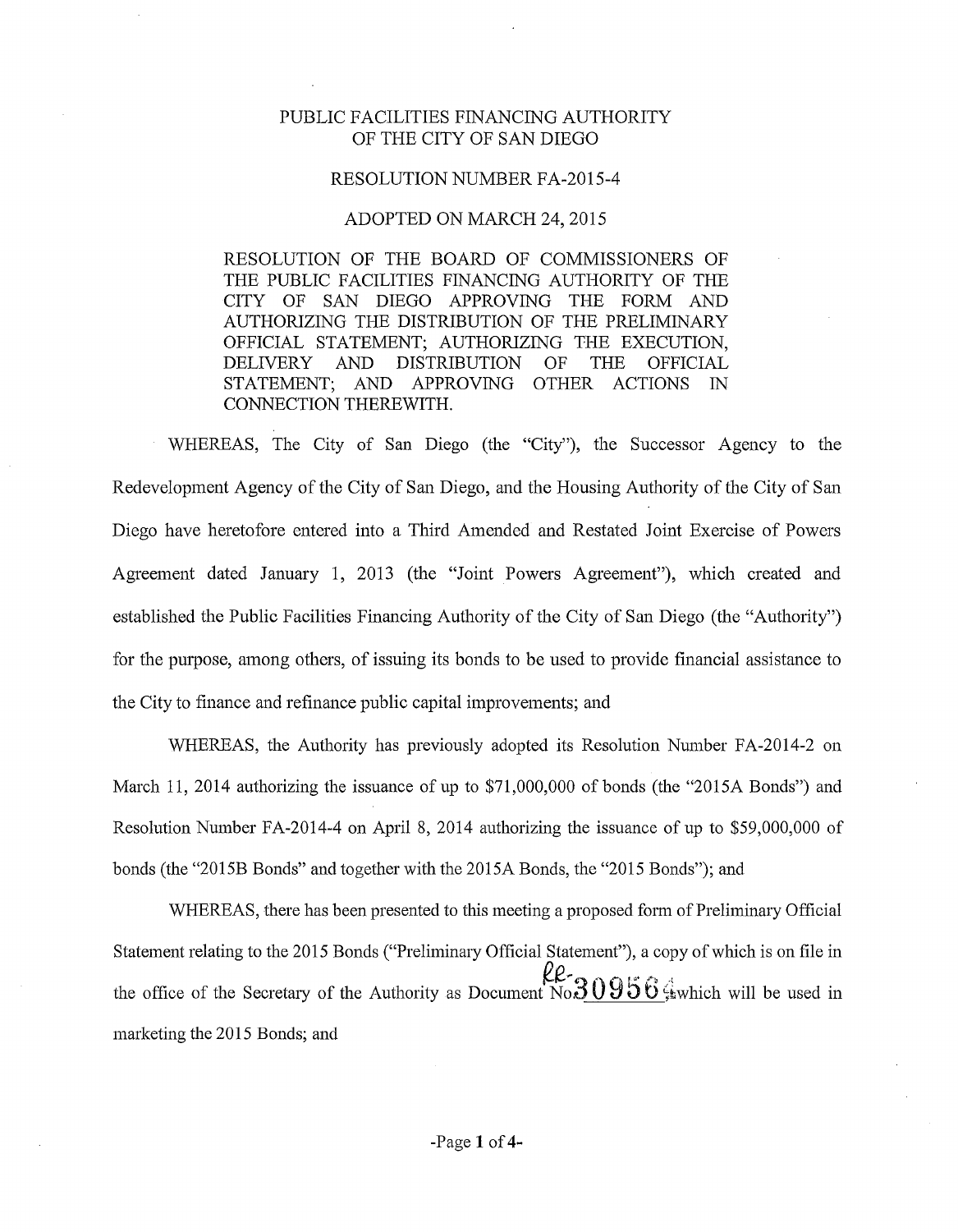WHEREAS, the Authority is authorized to undetiake the actions described in this Resolution pursuant to the laws of the State of California; NOW, THEREFORE,

BE IT RESOLVED by the Board of Commissioners of the Public Facilities Financing Authority of the City of San Diego as follows:

1. The Authority hereby finds and determines that the statements set forth above in the recitals to this Resolution are true and correct.

2. The fonn and content of the proposed Preliminary Official Statement substantially in the form presented to and considered at this meeting, are hereby approved, with such changes thereto as any of the Chair of the Authority or Vice Chair of the Authority and each of them or any of their respective designees (each, an "Authorized Signatory") may require or approve, such approval to be conclusively evidenced by the execution of the cetiificate described below by an Authorized Signatory. Each Authorized Signatory is hereby severally authorized and directed, for and in the name of and on behalf of the Authority, to execute and deliver an official statement with respect to the 2015 Bonds (the "Official Statement"), in substantially the form of the final Preliminary Official Statement, with such changes thereto as such Authorized Signatory executing and delivering such document shall detennine to be necessary and desirable and shall require or approve and believes to be in the best interests of the Authority and the City, such requirement or approval to be conclusively evidenced by the execution and delivery thereof. The use and distribution of electronic or physical copies of the Preliminary Official Statement and the Official Statement to persons who may be interested in the purchase of 2015 Bonds is hereby authorized and approved. Each Authorized Signatory, acting alone, is hereby authorized to certify on behalf of the Authority that the Preliminary Official Statement is deemed final as of its date, within the meaning of Rule 15c2-12 promulgated by the Securities and Exchange Commission (except for the omission of certain information as pennitted by such Rule).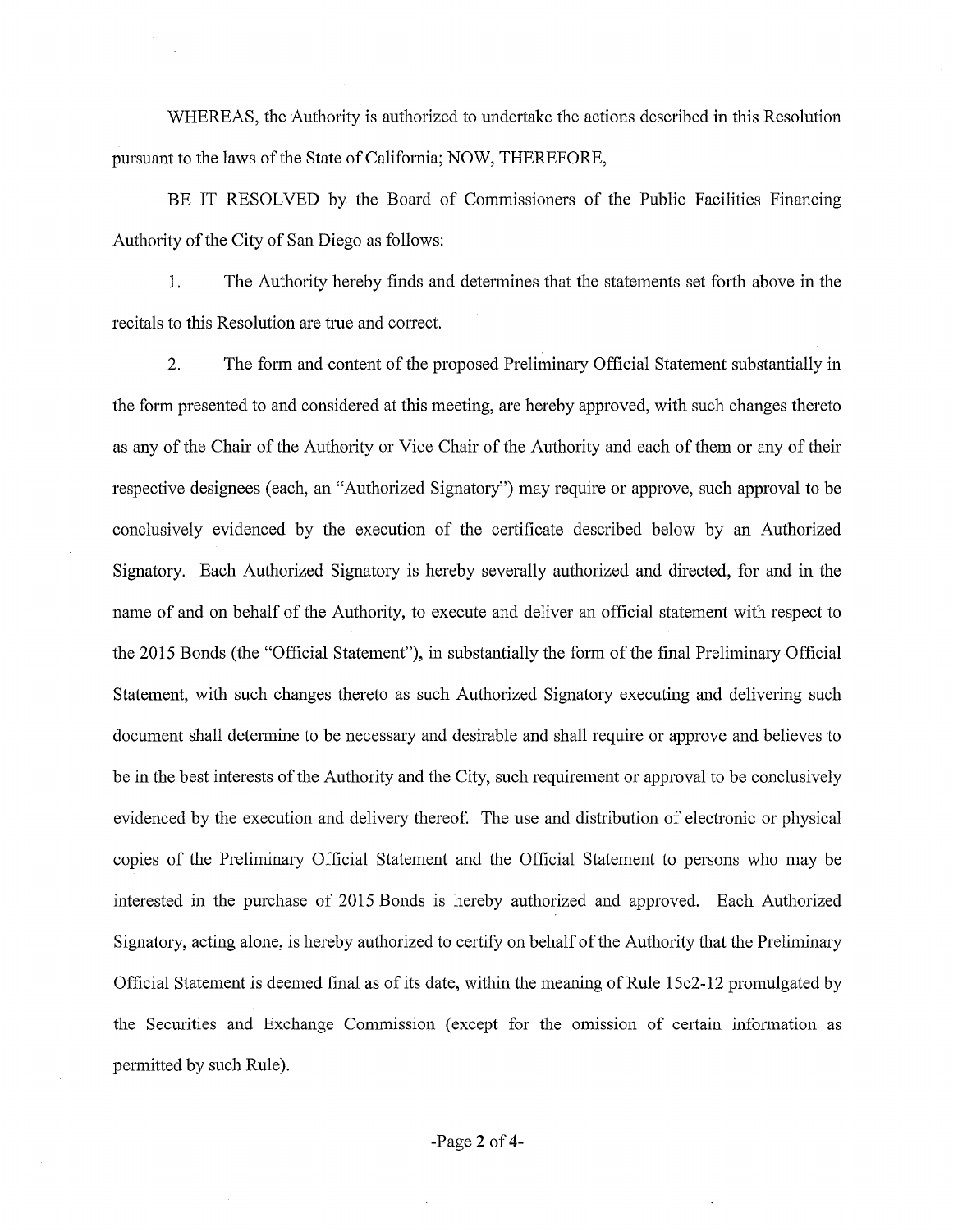3. All actions heretofore taken by any Authorized Signatory or by any officers, employees, agents or directors of the Authority with respect to the issuance, delivery or sale of the 2015 Bonds, or in connection with financing the Projects, are hereby approved, confinned and ratified. Any Authorized Signatory, the Secretary of the Authority, the General Counsel to the Authority and other officers, employees, agents and directors of the Authority are, and each of the foregoing acting alone or through their specified designee, is hereby authorized and directed, for and in the name and on behalf of the Authority, to do any and all things, take any and all actions, and execute and· deliver such documents, agreements and certificates (including, but not limited to, the tax compliance certificate), which they, or any of them, may deem necessary or advisable to effectuate the purposes of this Resolution or the lawful issuance and delivery of the 2015 Bonds are hereby authorized and directed, for and in the name of and on behalf of the Authority, to do any and all things and take any and all actions, and execute and deliver any and all certificates, agreements and other documents which they, or any of them, may deem necessary or advisable to consummate the issuance of the 2015 Bonds in accordance with this Resolution, Resolution Number FA-2014-2 and Resolution Number FA-2014-4.

4. This Resolution shall take effect immediately upon its adoption.

[Remainder of Page Left Intentionally Blank]